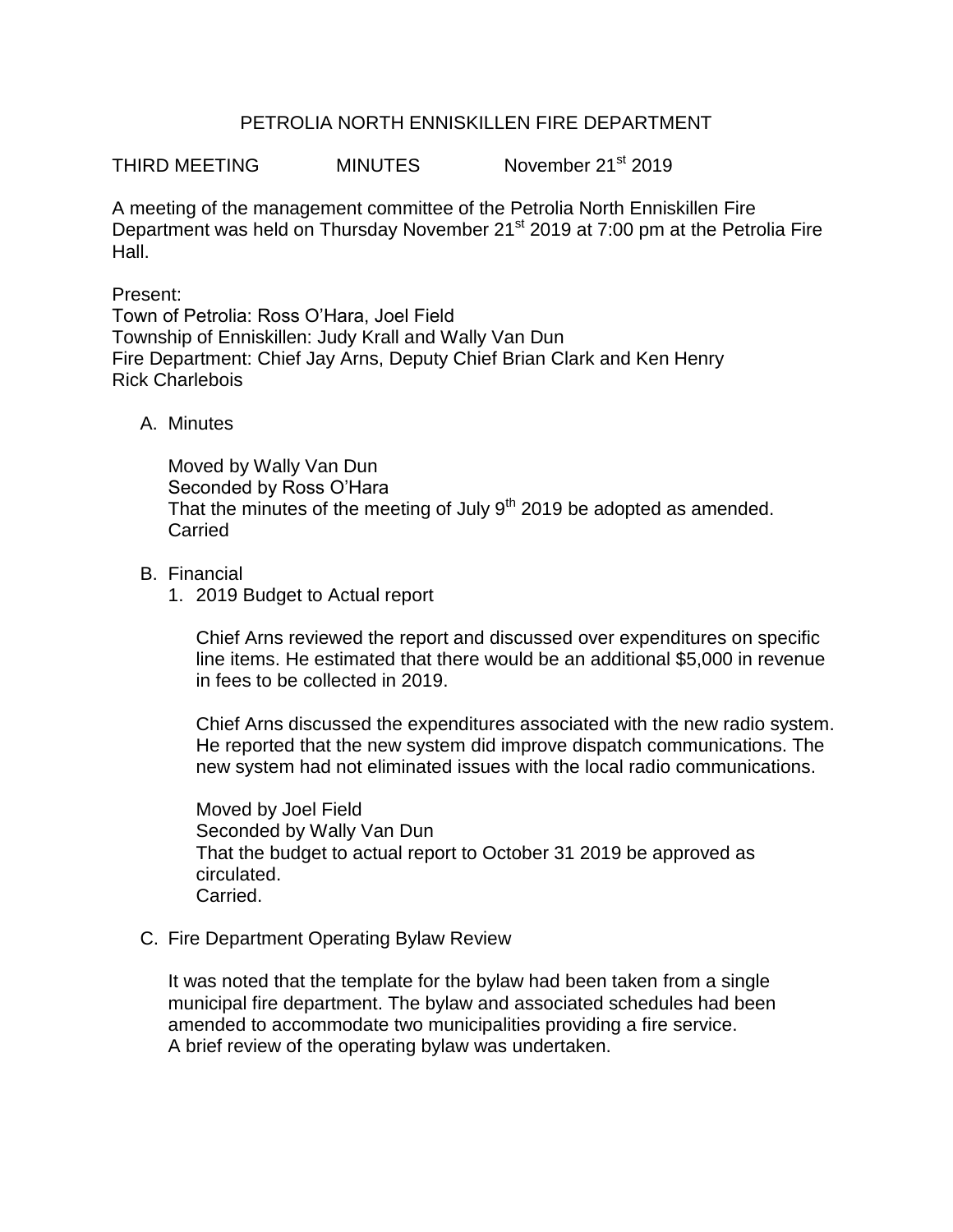There were recommendations made to amend the bylaw to provide for consistency in the description of the fire department.

D. Training Center Business Plan

A discussion took place in regards to the information circulated by Chief Arns regarding the operating expenses and revenues to be generated by the training facility. He noted that the fire fighter training would be undertaken by persons recognized as NFPA trainers. Formal testing would be undertaken by approved external examiners.

Chief Arns reported that the trainers would be paid stipends from the funds charged for the training courses. He anticipated that the department members would receive their training at no cost.

He estimated that the operating expenses for the building and the costs associated with training would be made up by the fees charged for external firefighters taking the courses offered at the site.

Chief Arns noted that a number of local departments had indicated an interest in attending the programs offered.

Chief Arns noted that the formal opening would take place in the spring of 2020.

Judy Krall recommended that any surplus from the operating of the training center be placed in a reserve to offset future costs associated with the facility.

#### Moved by Ross O'Hara

Seconded by Joel Field

That the surplus from the operation of the training center be placed in a reserve for future repairs of the training center and this matter be referred to the municipal councils for approval. Carried.

Chief Arns was requested to prepare a standard operating procedure for the training center which included how trainers were to be selected and paid.

Chief Arns noted that the firefighters of the department had worked to prepare the building and it had been in use for in house training for the last year. He noted that the fire department would be cleaning the building.

Chief Arns reported that the department's organizational structure provided for the continuance of two deputy Chiefs.

Chief Arns reported that former Deputy Chief Williams had been appointed as the public education officer for the department.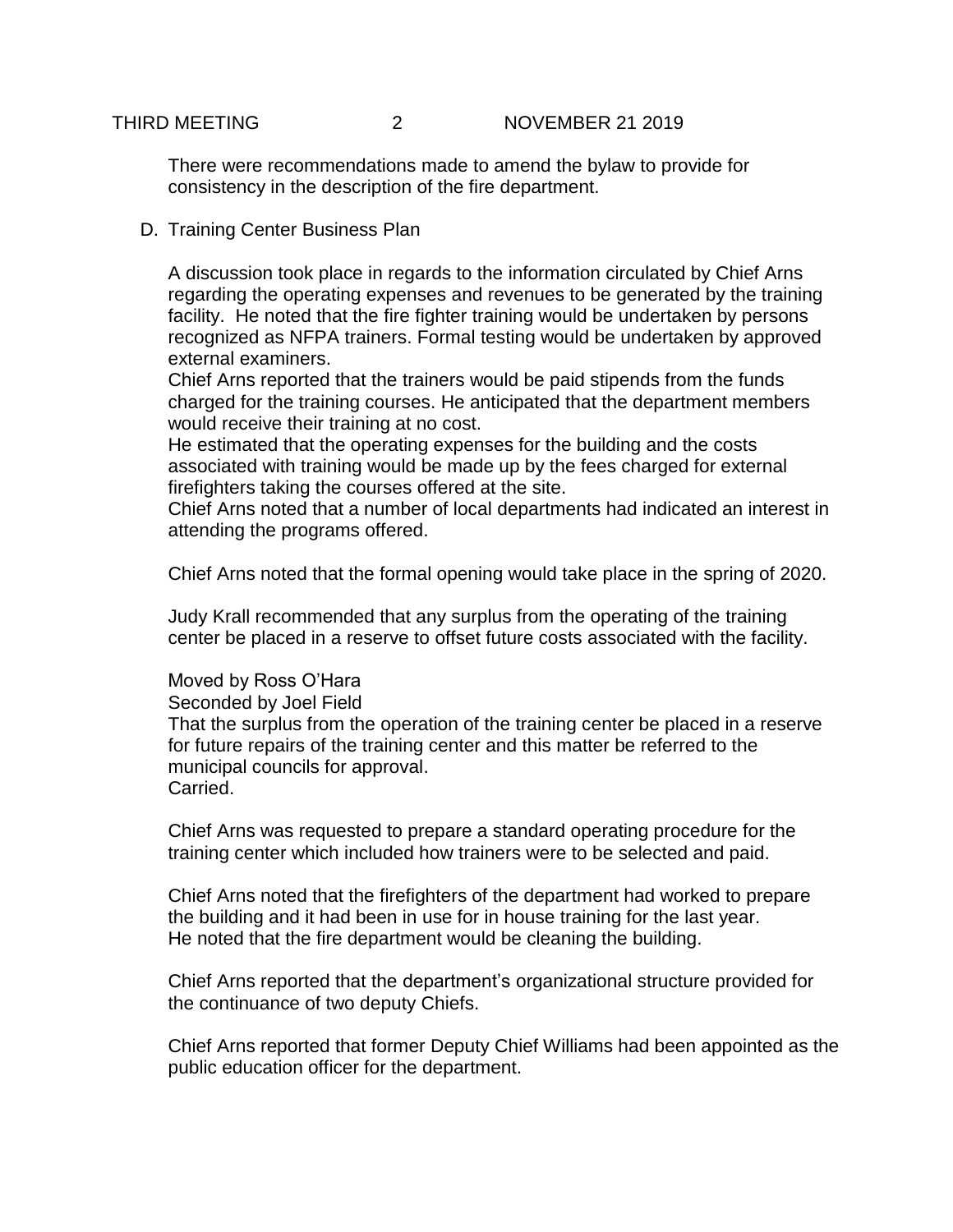# THIRD MEETING 3 NOVEMBER 21 2019

Rick Charlebois noted that the appointment of a second deputy chief and experienced public education officer provided more redundancy in the senior members of the department.

Moved by Joel Field Seconded by Ross O'Hara That the draft fire department bylaw be referred to the respective Councils for review subject to the modifications discussed during the meeting. Carried.

E. Mutual Aid response information from OFMEM and revised bylaw

Chief Arns discussed the Fire Marshall's Office mutual aid policy. The bylaw approved by the Petrolia Council in October would permit the Lambton County fire coordinator to direct mutual aid calls for participating fire departments. Chief Arns noted that he would discuss the bylaw with the Enniskillen Council at a future Enniskillen Council meeting.

Chief Arns provided an explanation to the committee between a mutual aid call and an automatic aid call.

Chief Arns provided a brief overview of the EMS agreement. He noted that the dispatch of the fire services for medical calls had been restricted to more serious events. He noted that this had reduced the number of calls for the fire service. He reported that the EMS agreement was to be updated.

F. New Apparatus Update

Chief Arns noted that the new aerial truck would be delivered to the department during the last week of November 2019.

G. Appointment of Deputy Chief

Chief Arns noted that an internal process had taken place within the department to select a Deputy Chief for fire prevention and public education. Chief Arns noted that he recommended that Darren Allen be appointed as the Deputy Chief fire prevention and public education.

Moved by Joel Field Seconded by Wally Van Dun That the fire management committee recommends the appointment of Darren Allen as the Deputy Chief fire prevention and public education. Carried.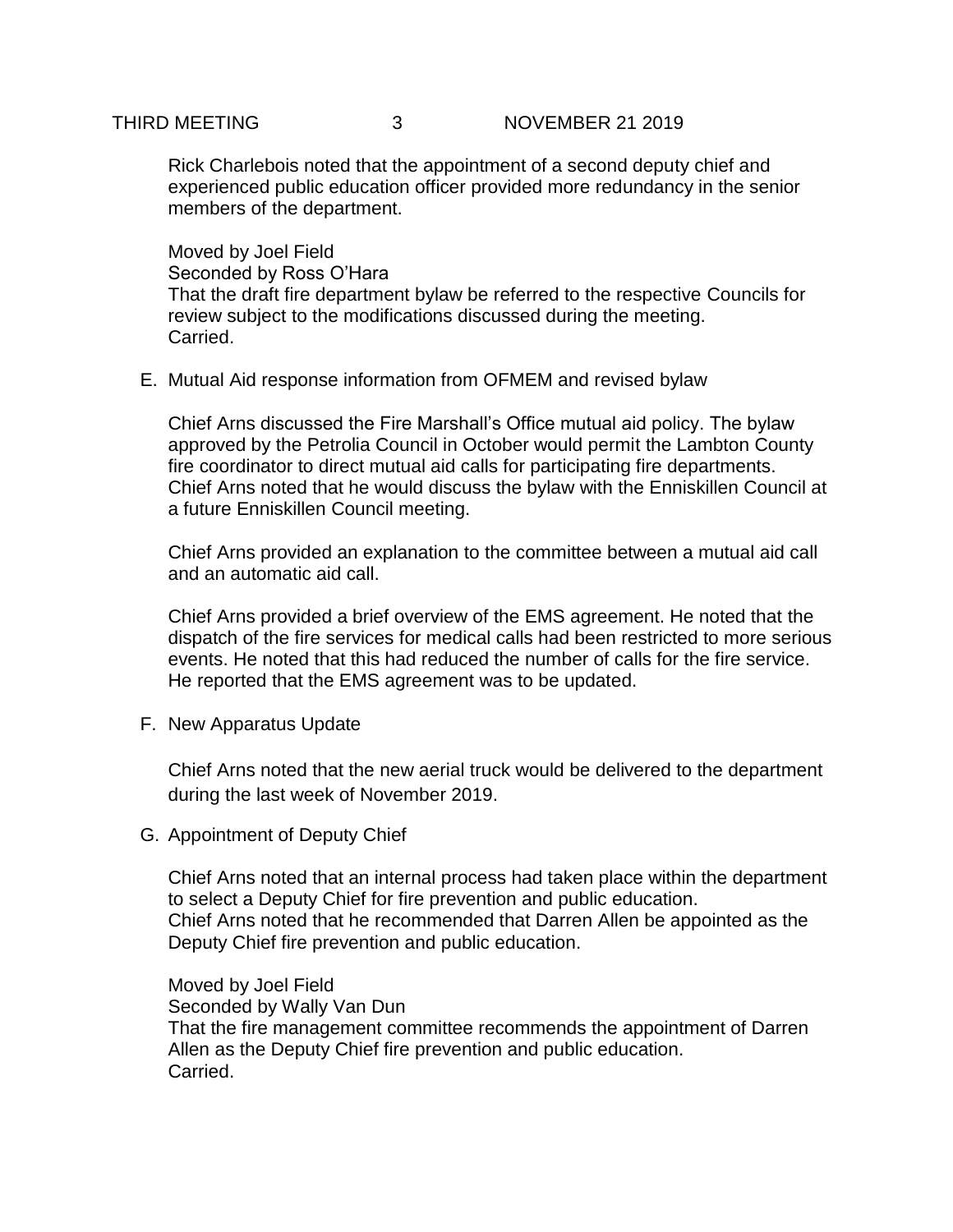It was noted that both Councils would be required to approve the appointment by bylaw.

Chief Arns reported that Travis Joy had resigned from the fire service due to work commitments.

Moved by Ross O'Hara Seconded by Joel Field That the resignation of Firefighter Travis Joy be accepted with regrets. Carried.

Chief Arns reported that a consideration was being made to proceed with posting for new members to the fire service.

# H. Other Business

Judy Krall reported that as chair of the committee she had attended the Junior Firefighter camp sponsored by the department.

She recommended that the second week of the camp provide more advanced training for the participants.

Judy Krall noted that she had attended the open house sponsored by the department in October of 2019.

Chief Arns reported that Enbridge under their Safe Community program had donated \$1,500 to the fire department. He noted that the formal announcement would be made in the next week. The funds would be directed to the department's smoke detector program.

Chief Arns circulated a firefighter journal article regarding the fire department's wellness program. Chief Arns provided highlights of the current fire fighter wellness program.

I. In camera meeting will he held under the provisions of Section 239 (2) (b) of the Municipal Act regarding a personal matter about an identifiable individual

Moved by Joel Field Seconded by Ross O'Hara That the meeting move in camera under the provisions of Section 239 (2) (b) of the Municipal Act regarding a personal matter about an identifiable individual. Carried.